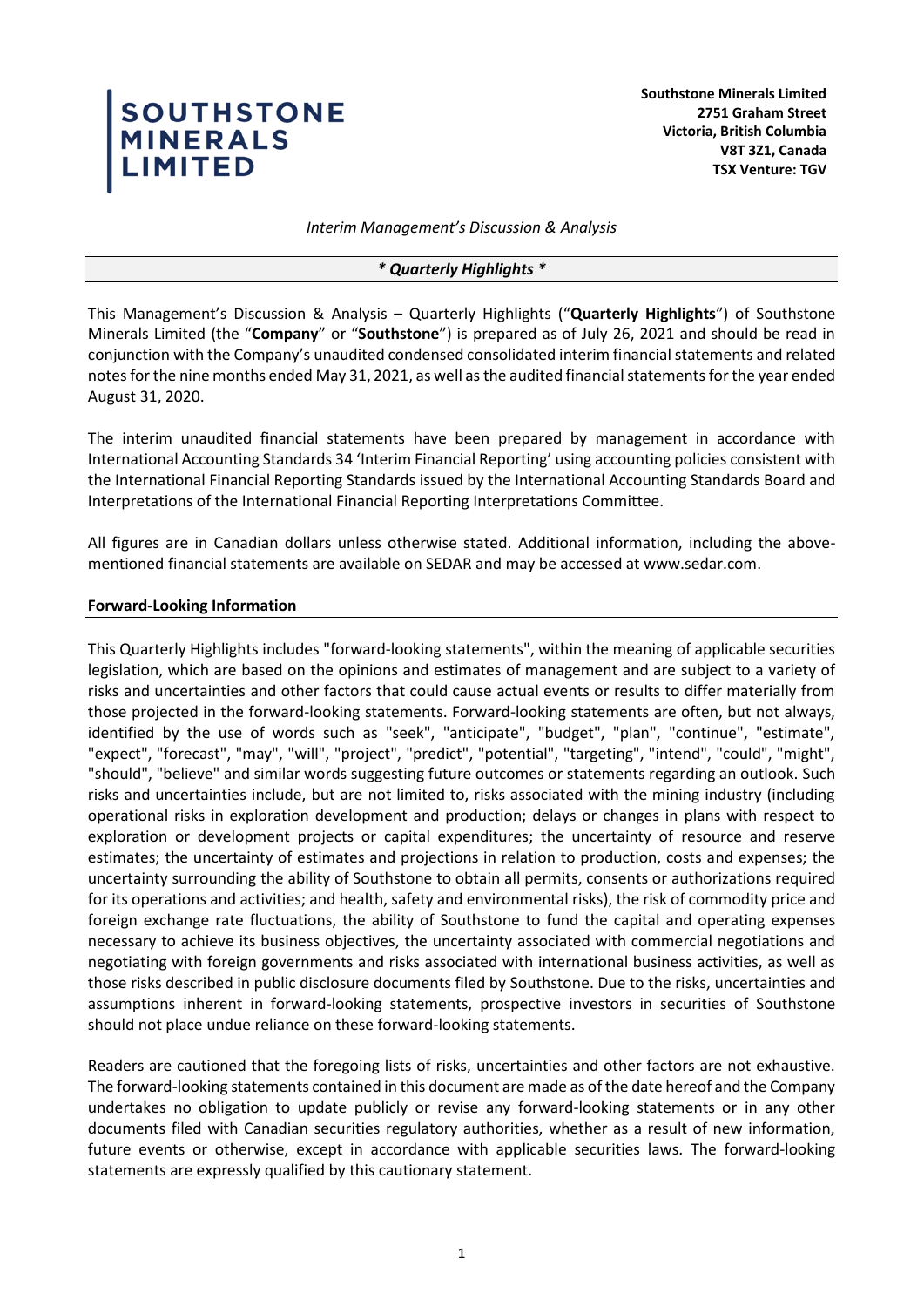## **Analysis of the Company's Financial Performance and Condition**

The Company is reporting a loss for the nine months ended May 31, 2021 of \$112,175, compared to a profit of \$132,843 for the comparative period in 2020. For the three months ended May 31, 2021, the Company reported a loss of \$65,422, compared to a loss of \$212,890 for the same period in 2020. The biggest contributor for the loss for the nine month period in fiscal 2021 was the low recoveries during the first half of the year. Recoveries improved in the third quarter which helped to reduce the loss compared to the comparative period.

A comparison of the operational expenses from continuing operations are discussed below.

# *Non-Exploration Expense Summary*

|                                     |           | Three months ended May 31, | Nine months ended May 31, |             |  |
|-------------------------------------|-----------|----------------------------|---------------------------|-------------|--|
|                                     | 2021      | 2020                       | 2021                      | 2020        |  |
|                                     |           |                            |                           |             |  |
| <b>Revenues</b>                     | 269,454   | 428,178                    | 2,054,221                 | \$4,488,724 |  |
| Cost of sales                       | (256,926) | (394,973)                  | (1,745,083)               | (3,814,774) |  |
| <b>Gross Profit</b>                 | 12,528    | 33,205                     | 309,138                   | 673,950     |  |
| <b>Operating expenses</b>           |           |                            |                           |             |  |
| Amortization (Note 9)               | (6)       | (3, 247)                   | (854)                     | (3,984)     |  |
| Foreign exchange (loss)/gain        | 34,258    | (48, 841)                  | 45,975                    | (70, 482)   |  |
| Management and consulting (Note 14) | (89,389)  | (82, 941)                  | (279, 601)                | (235, 952)  |  |
| Office and general                  | (1,948)   | (2,053)                    | (21, 260)                 | (19, 267)   |  |
| Professional fees                   | (21, 685) | (103, 655)                 | (104, 433)                | (195, 844)  |  |
| Project investigation costs         |           | 67                         | (26,081)                  | (8, 248)    |  |
| Raw material and engineering cost   |           | (2,082)                    |                           | (2,082)     |  |
| Share based payments (Note 20)      |           |                            |                           | 66,061      |  |
| Shareholder information             | (4, 243)  | (3,652)                    | (11, 303)                 | (27,194)    |  |
|                                     | (83,013)  | (246,404)                  | (397,557)                 | (496,992)   |  |

- Amortization of equipment reduced for both the three and nine month periods due to a vehicle having reached its residual value and no further amortization will be accounted for.
- The foreign exchange gains and losses fluctuating relates to the volatility of the South African Rand against the Canadian dollar for the period March 2020 to May 2021.
- The management and consulting charges increased marginally compared to the comparative periods due to restructuring of the compensation paid to the Corporate Secretary, CFO and exchange fluctuations between United States- and Canadian dollars.
- Office and general expenditure is in line with the three and nine month reporting periods due to there being minimal office infrastructure and spending.
- Professional fees decreased in both the three and nine month for fiscal 2021 compared to fiscal 2020 due to lower utilization of professional consultants. These services include, but are not limited to, legal, advisory and environmental.
- The \$26,081 expenditure in fiscal 2021 on project investigation cost relates to the exploration costs incurred on the Kareepan project.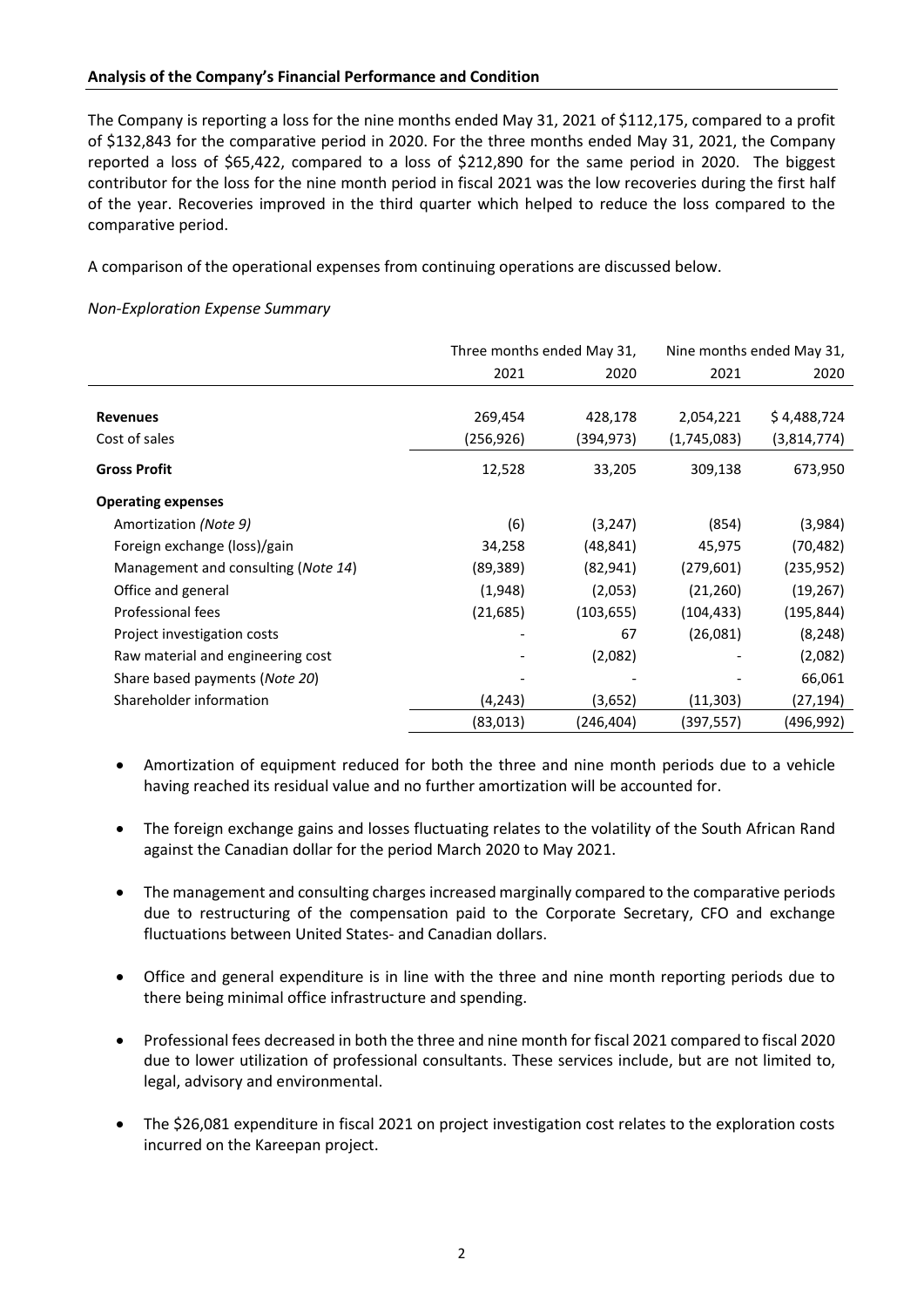• Shareholder information decreased in both the three and nine months reporting periods in 2021 due to travel restrictions related to COVID-19 and a reduction in reportable activity.

# *Liquidity*

Liquidity risk is the risk that the Company will not have sufficient cash resources to meet its financial obligations as they come due. The Company's liquidity and operating results may be adversely affected if the Company's access to the capital market is hindered, whether as a result of a downturn in stock market conditions generally or related to matters specific to the Company. The Company generates cash flow from both operations as well as financing activities. As at May 31, 2021, the Company had cash of \$254,254 to settle current liabilities of \$1,239,629. The Company intends to meet its financial commitments through loans, private placements, debt conversion, and profits generated form its operations. All of the Company's financial liabilities have contractual maturities of less than 365 days and are subject to normal trade terms.

## *Going concern*

These unaudited condensed consolidated interim financial statements have been prepared on a going concern basis, which assumes the Company will be able to realize its assets and discharge its liabilities in the normal course of operations in the foreseeable future. Realization values may be substantially different from the carrying values as shown and these unaudited condensed consolidated interim financial statements, and do not give effect to adjustments that would be necessary to the carrying values and classification of assets and liabilities should the Company be unable to continue as a going concern.

The outbreak of COVID-19 has resulted in governments worldwide enacting emergency measures to combat the spread of the virus. Measures taken to contain the spread of the virus, including travel bans, quarantines, social distancing, and closures of non-essential services have triggered significant disruptions to businesses worldwide, resulting in an economic slowdown. The pandemic could continue to have a negative impact on the stock market, including trading prices of the Company's shares and its ability to raise new capital. Operations at the Oena Diamond Mine were halted between March 27, 2020 and May 4, 2020 in compliance with the South African government's instructions. On April 16, 2020, the South African Government announced amendments to the Regulations promulgated under the Disaster Management Act 57 of 2002 to prevent and combat the spread of COVID-19. The duration and impact of the COVID-19 pandemic is unclear at this time and as a result it is not possible for management to estimate the severity of the impact it may have on the financial results and operations of the Company in future periods.

For the nine months ended May 31, 2021, the Company reported a loss and has an accumulated deficit of \$20,982,611. The Company will require additional financing in order to further develop its business, meet its ongoing levels of corporate overhead and discharge its liabilities as they come due. While the Company has been successful in securing financings in the past, there is no assurance that it will be able to do so in the future. These factors indicate the existence of a material uncertainty that may cast significant doubt about the Company's ability to continue as a going concern. If the going concern assumption was not used, then the adjustments required to report the Company's assets and liabilities on a liquidation basis could be material to these consolidated financial statements.